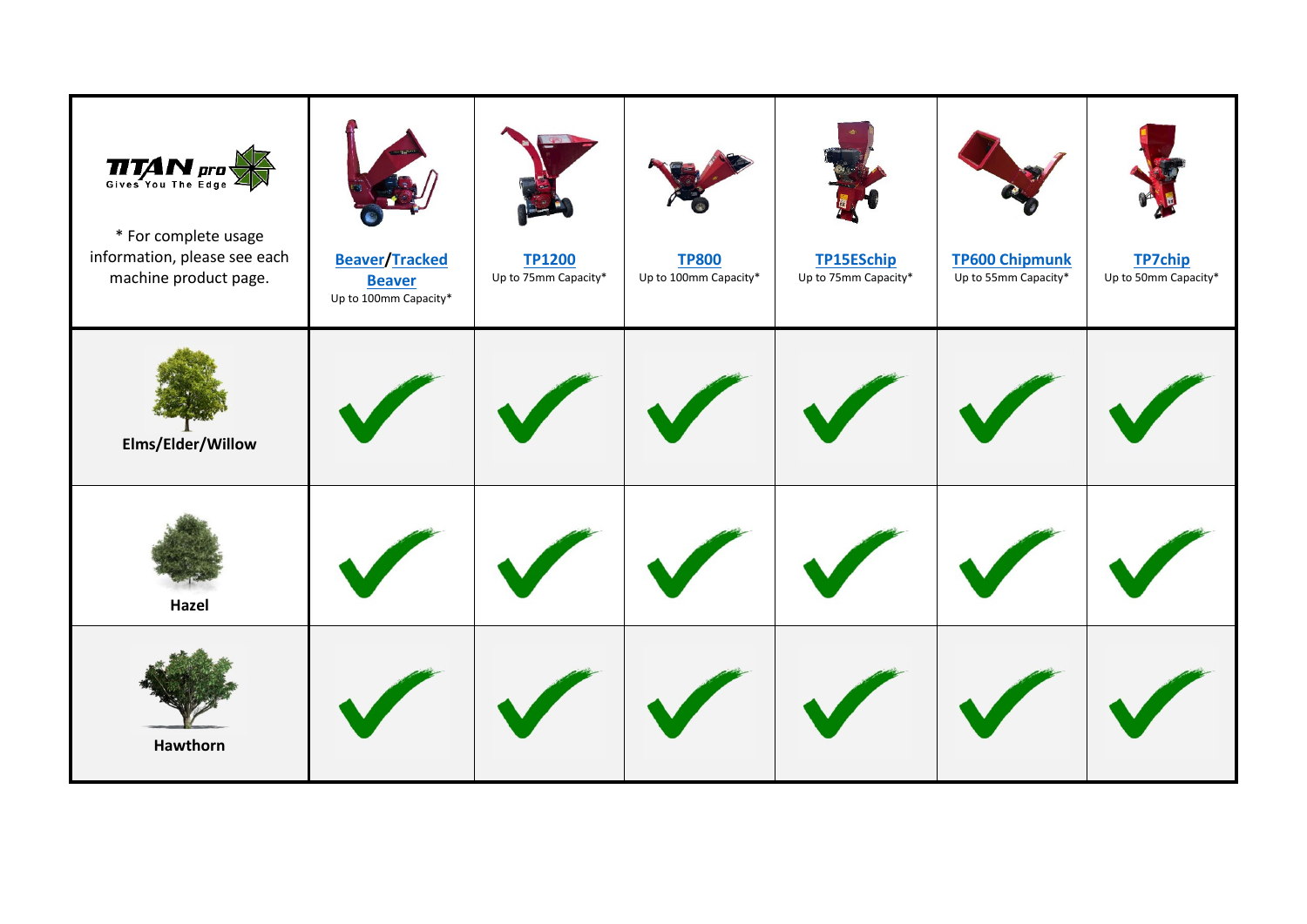| $\prod_{\text{Give a You The Edge}}$<br>* For complete usage<br>information, please see each<br>machine product page. | <b>Beaver/Tracked</b><br><b>Beaver</b><br>Up to 100mm Capacity* | <b>TP1200</b><br>Up to 75mm Capacity* | <b>TP800</b><br>Up to 100mm Capacity* | <b>TP15ESchip</b><br>Up to 75mm Capacity* | <b>TP600 Chipmunk</b><br>Up to 55mm Capacity* | <b>TP7chip</b><br>Up to 50mm Capacity* |
|-----------------------------------------------------------------------------------------------------------------------|-----------------------------------------------------------------|---------------------------------------|---------------------------------------|-------------------------------------------|-----------------------------------------------|----------------------------------------|
| Leylandii/Conifer                                                                                                     |                                                                 |                                       |                                       |                                           |                                               |                                        |
| <b>Apple/Cherry/Fruit Trees</b>                                                                                       |                                                                 |                                       |                                       |                                           |                                               |                                        |
| Fir/Evergreens                                                                                                        |                                                                 |                                       |                                       |                                           |                                               |                                        |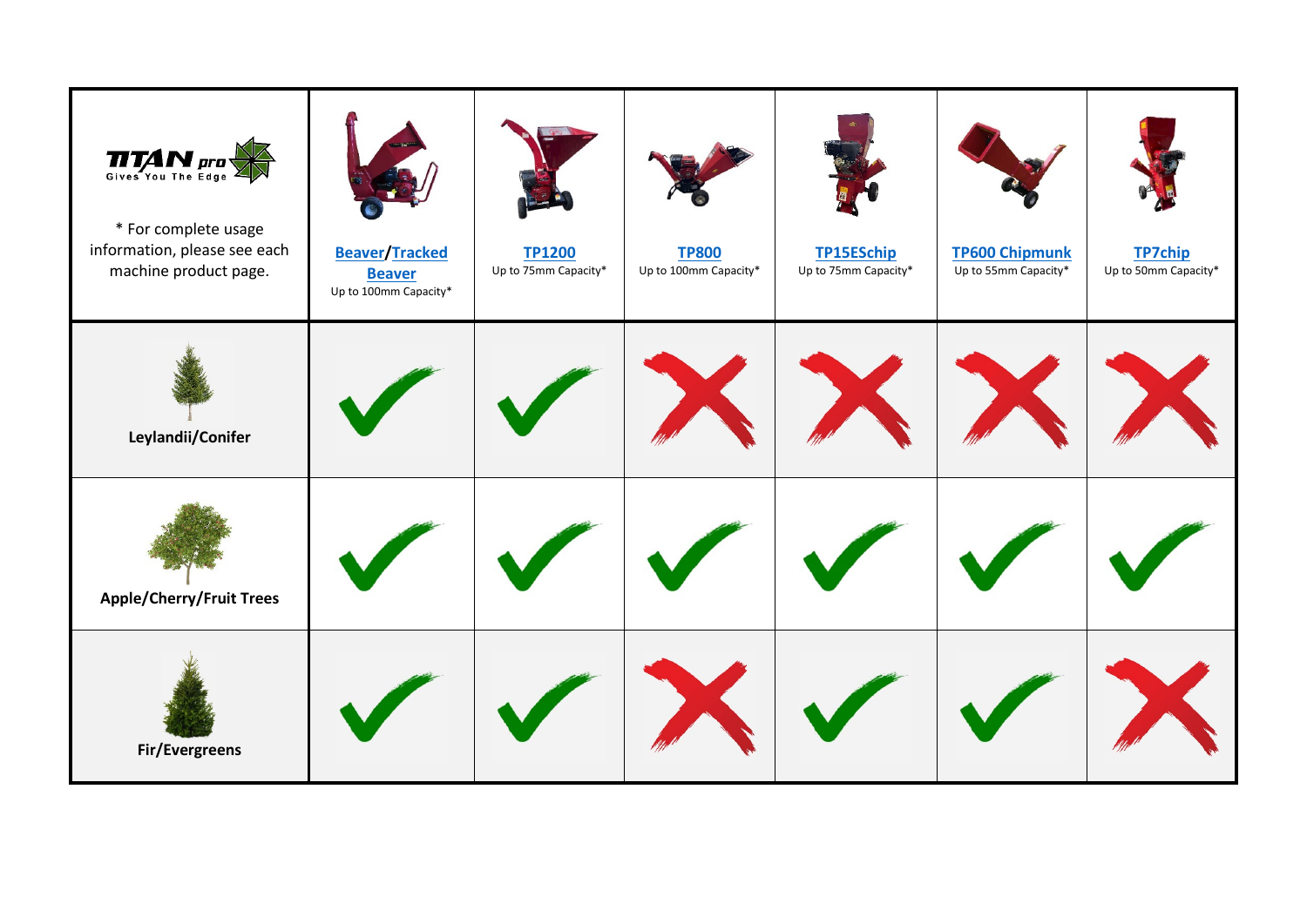| $\prod_{\text{Gives You The Edge}}$<br>* For complete usage<br>information, please see each<br>machine product page. | <b>Beaver/Tracked</b><br><b>Beaver</b><br>Up to 100mm Capacity* | <b>TP1200</b><br>Up to 75mm Capacity* | <b>TP800</b><br>Up to 100mm Capacity* | <b>TP15ESchip</b><br>Up to 75mm Capacity* | <b>TP600 Chipmunk</b><br>Up to 55mm Capacity* | <b>TP7chip</b><br>Up to 50mm Capacity* |
|----------------------------------------------------------------------------------------------------------------------|-----------------------------------------------------------------|---------------------------------------|---------------------------------------|-------------------------------------------|-----------------------------------------------|----------------------------------------|
| <b>Brambles/Ivy/Woody Weeds</b>                                                                                      |                                                                 |                                       |                                       |                                           |                                               |                                        |
| <b>Palm Frond</b>                                                                                                    |                                                                 |                                       |                                       |                                           |                                               |                                        |
| <b>Oak/Ash/Hardwood Branches</b>                                                                                     |                                                                 |                                       |                                       |                                           |                                               |                                        |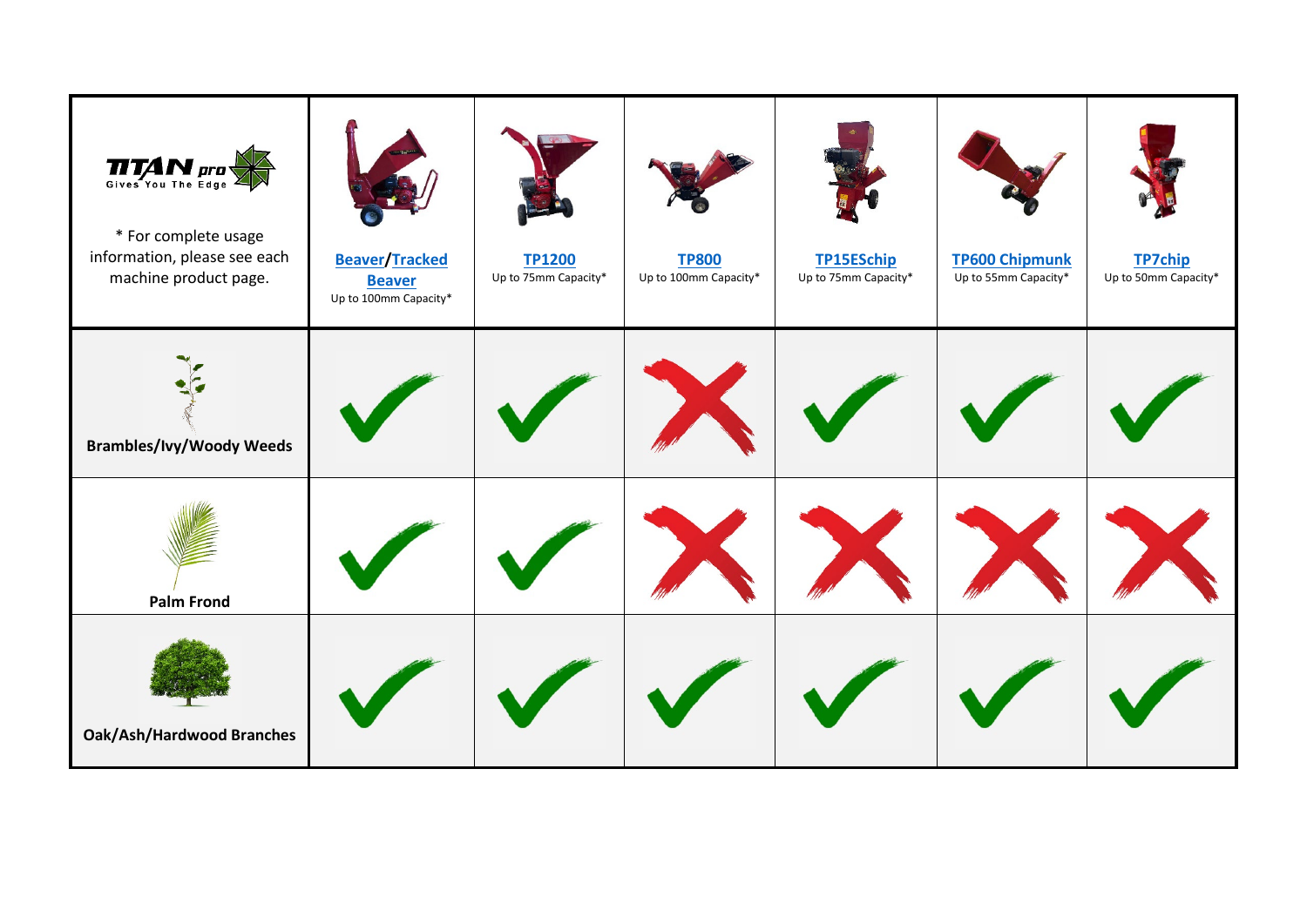| $\prod_{\text{Gives You The Edge}}$<br>* For complete usage<br>information, please see each<br>machine product page. | <b>Beaver/Tracked</b><br><b>Beaver</b><br>Up to 100mm Capacity* | <b>TP1200</b><br>Up to 75mm Capacity* | <b>TP800</b><br>Up to 100mm Capacity* | <b>TP15ESchip</b><br>Up to 75mm Capacity* | <b>TP600 Chipmunk</b><br>Up to 55mm Capacity* | <b>TP7chip</b><br>Up to 50mm Capacity* |
|----------------------------------------------------------------------------------------------------------------------|-----------------------------------------------------------------|---------------------------------------|---------------------------------------|-------------------------------------------|-----------------------------------------------|----------------------------------------|
| <b>Leaves on Branches</b>                                                                                            |                                                                 |                                       |                                       |                                           |                                               |                                        |
| Weeds/Clippings/Rooted<br><b>Plants/Shrubs With Soil</b>                                                             |                                                                 |                                       |                                       |                                           |                                               |                                        |
| Paper/Cardboard                                                                                                      |                                                                 |                                       |                                       |                                           |                                               |                                        |